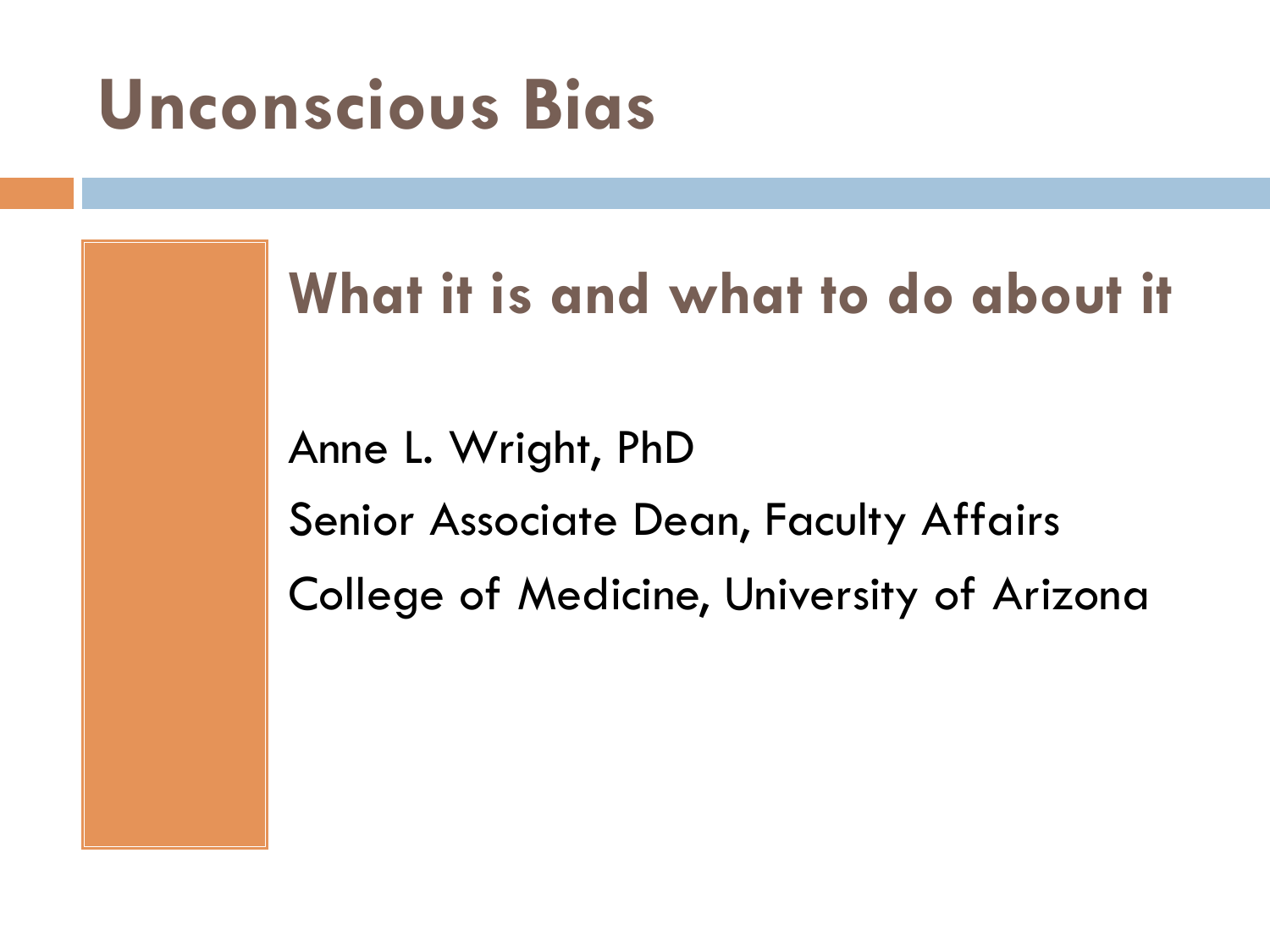#### **What is unconscious bias (UB)?**

- $\Box$  Form of rapid cognition that finds patterns based on small bits of information
	- **□** Adaptive: Danger detector
	- Ancient reflexive system that links concepts that co-vary
- □ UB refers to social stereotypes about certain groups of people that are formed outside one's own consciousness *(Fiske &Taylor, 1991; Valian, 1998;1999)*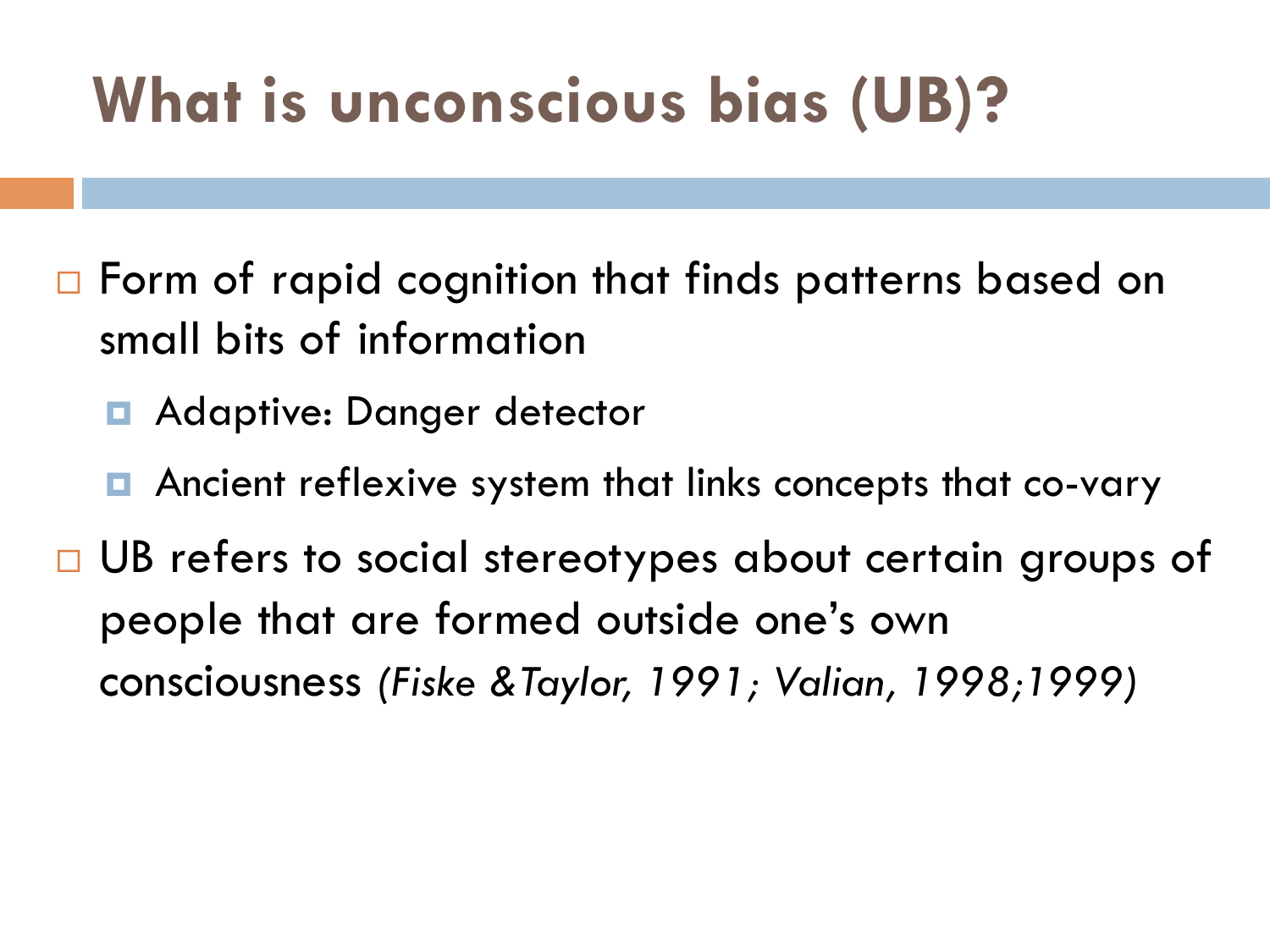## **Unconscious bias**

- **Q** Pervasive: Everybody's got it!
- **Q Implicit Association Test (IAT)** 
	- ¤ http://implicit.harvard.edu/
- **Q** Errors are systematic: Map to existing social hierarchies & stereotypes (*Nosek, PNAS 2009)*
	- $\Box$  Men  $>$  women, whites  $>$  blacks
	- $Males = Science & Females = Liberal Arts$
- $\square$  Sometimes involve true observations that are then generalized to individuals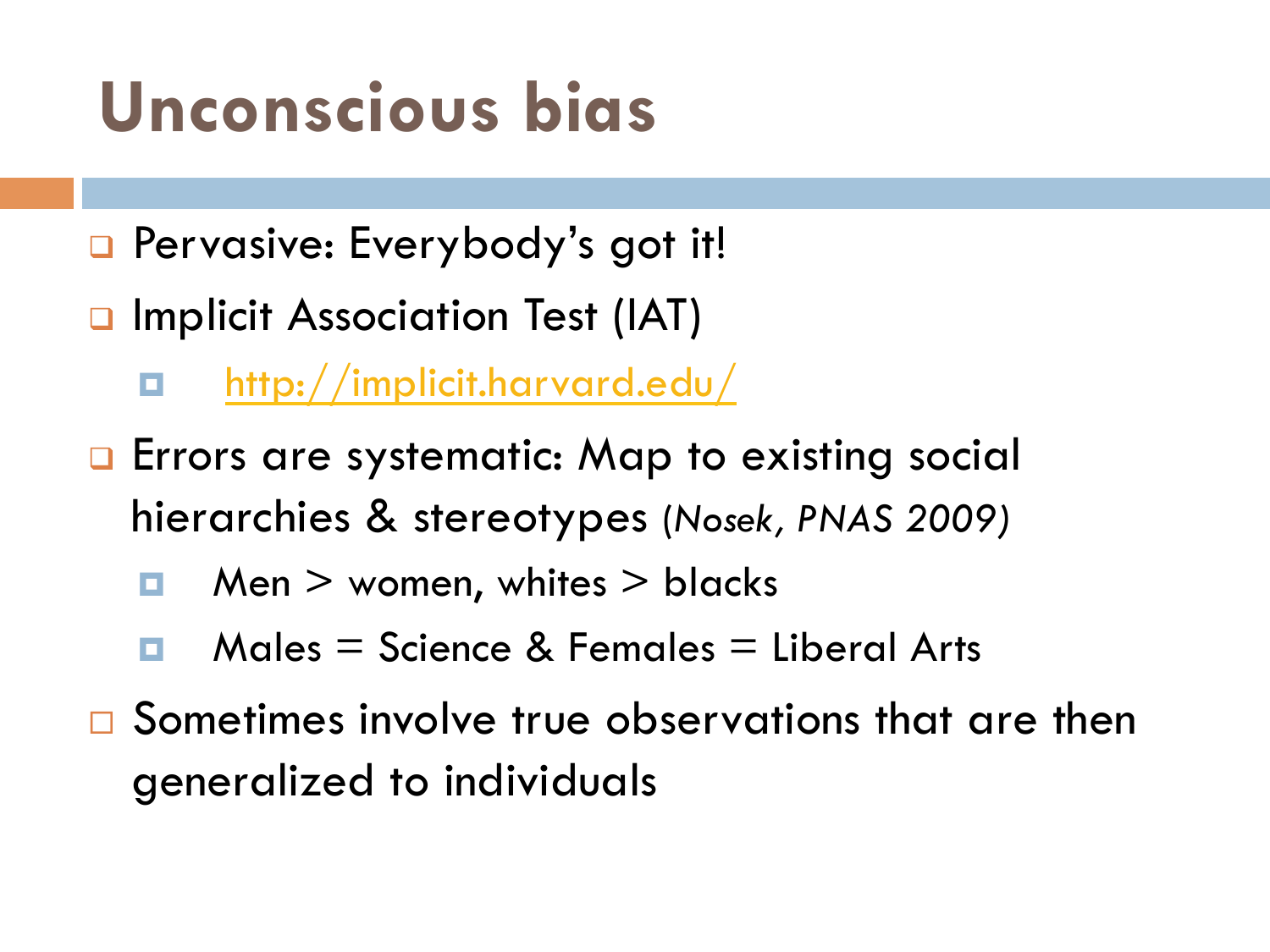# **One example: Perceived height**



- 147 students shown photos of women & men; asked to estimate their heights
	- Both men & women judged men to be taller and women to be shorter than they actually were, even when actual heights comparable
	- Shows that perceptions based on:
		- Sex, not frame of reference
		- Generalize from group to individual
- ¨ *Nelson, Biernat, & Manis, 1990*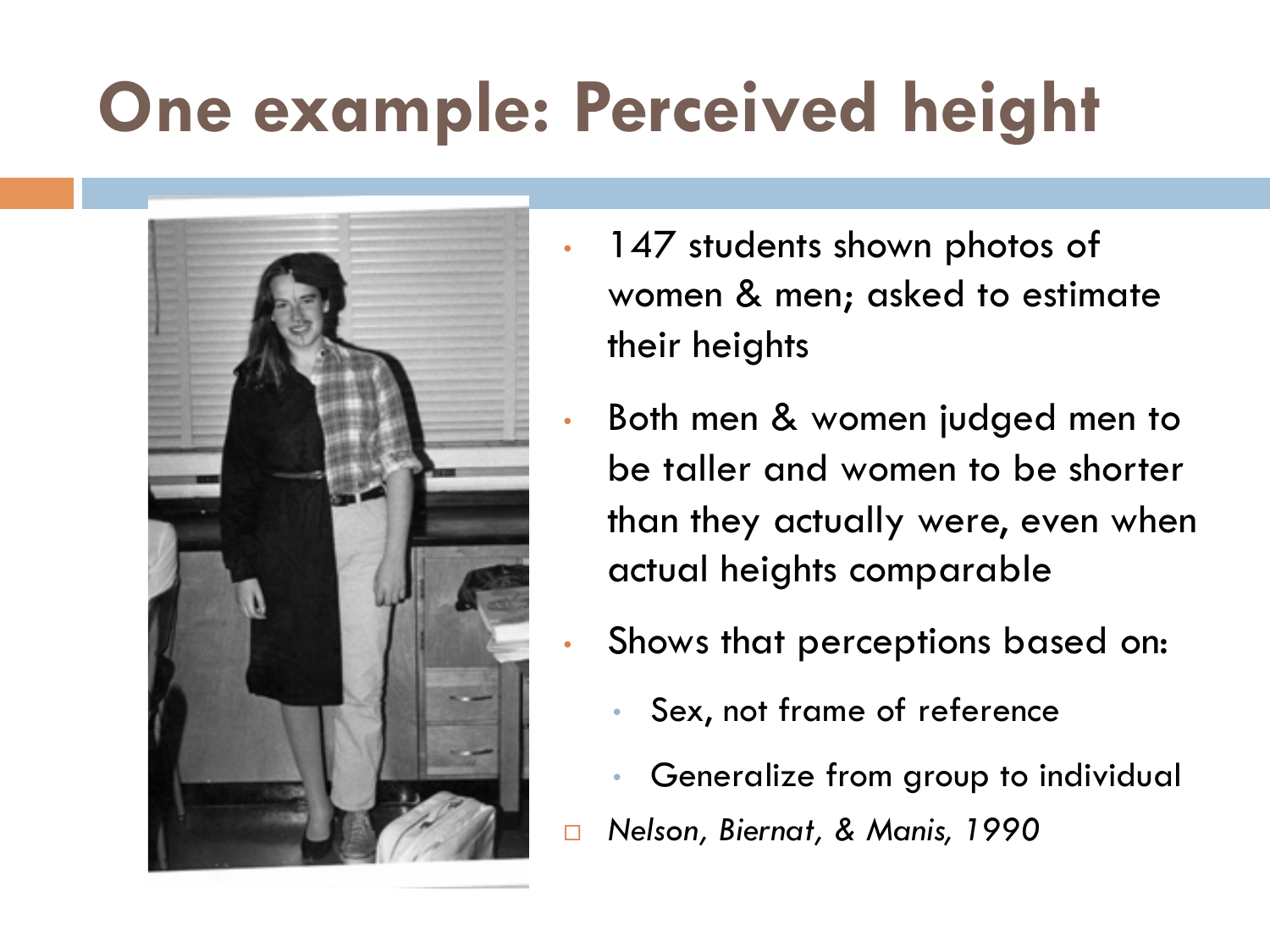# **2nd example: Gendered links**

- $\square$  Different distribution of men and women in certain careers creates implicit associations
- $\Box$  Of domains with gender
	- $\blacksquare$  Work = male, family = female
	- $\blacksquare$  Science = male, arts = female
- $\square$  That are generalized to traits ..
	- $\blacksquare$  Male  $\blacksquare$  independent, competent
	- $\blacksquare$  Female = cooperative, warm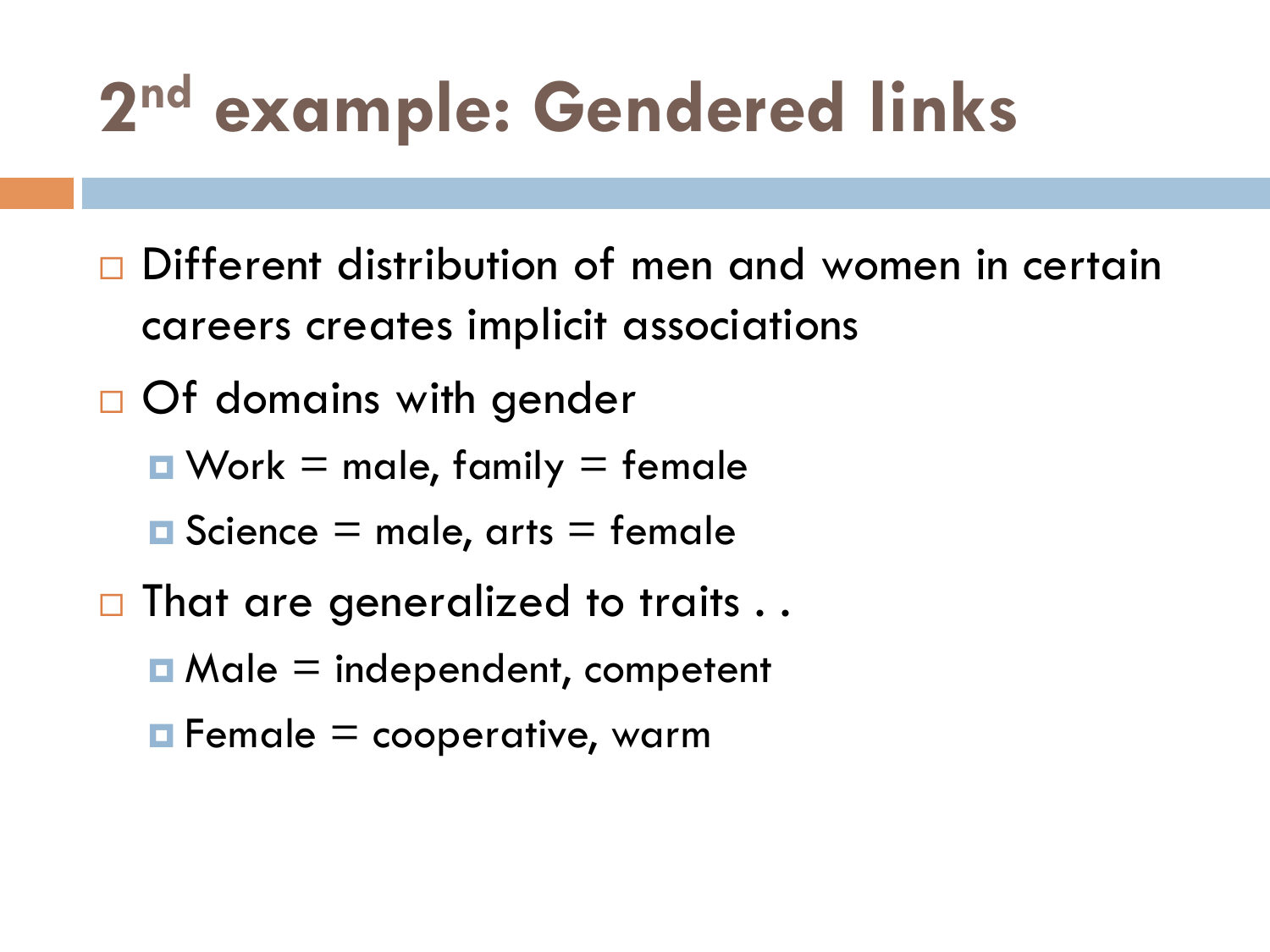#### **Often incompatible with conscious values**

#### Rev. Jesse Jackson

 "There is nothing more painful to me at this stage in my life, than to walk down the street and hear footsteps and start thinking about robbery—then look around and see somebody white and feel relieved."

*Quoted in Chicago Sun Times, Nov 29, 1993*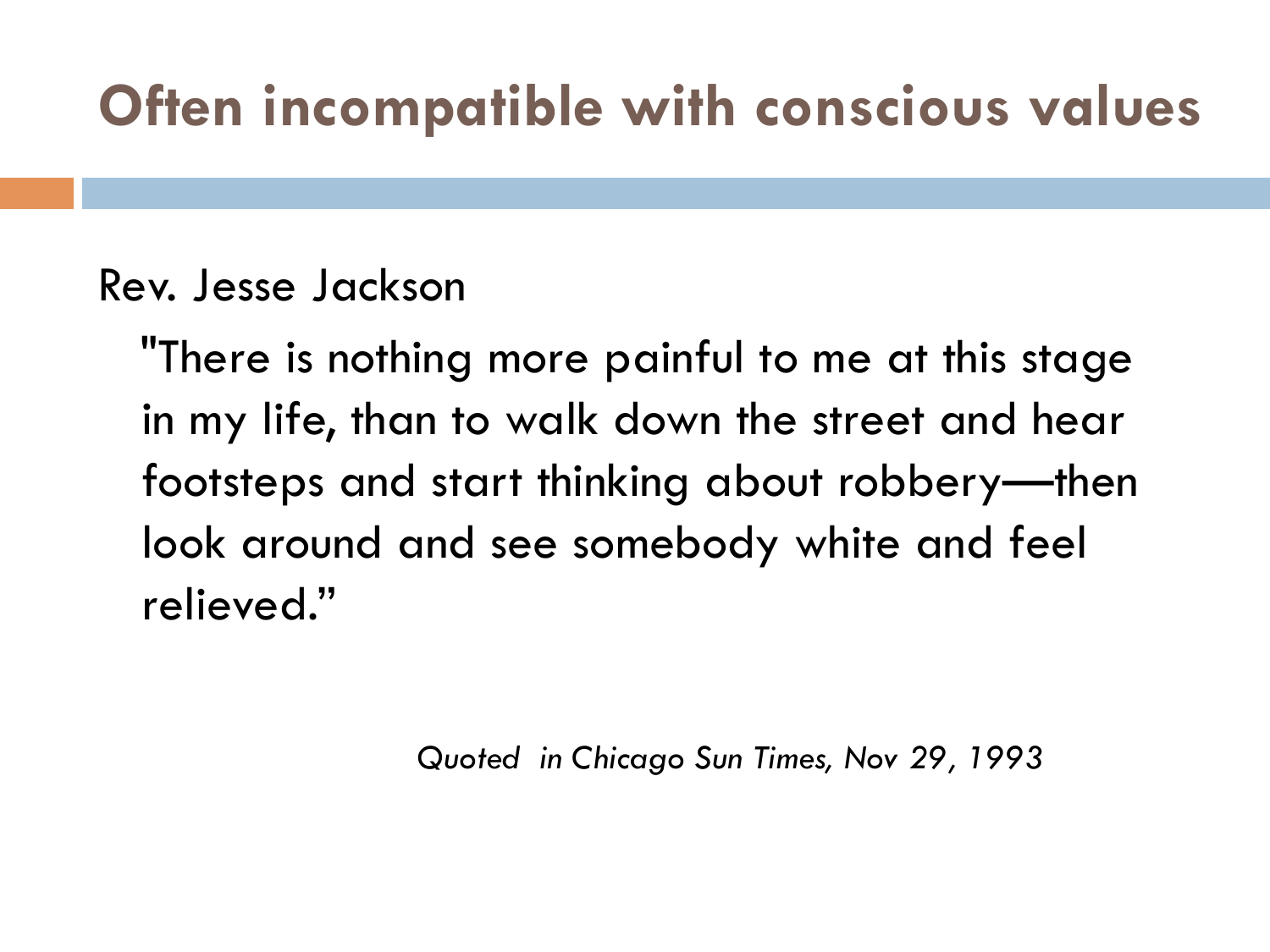## **Ways UB affects institutional diversity**

- $\square$  Environmental factors can influence candidate evaluation
- $\square$  Data we receive from others are biased.
- □ Our judgments are influenced by our own unconscious biases with regard to multiple factors.

¤ Affects everyone, regardless of gender, ethnicity

 $\Box$  Research shows impact on evaluation, hiring, selection of leaders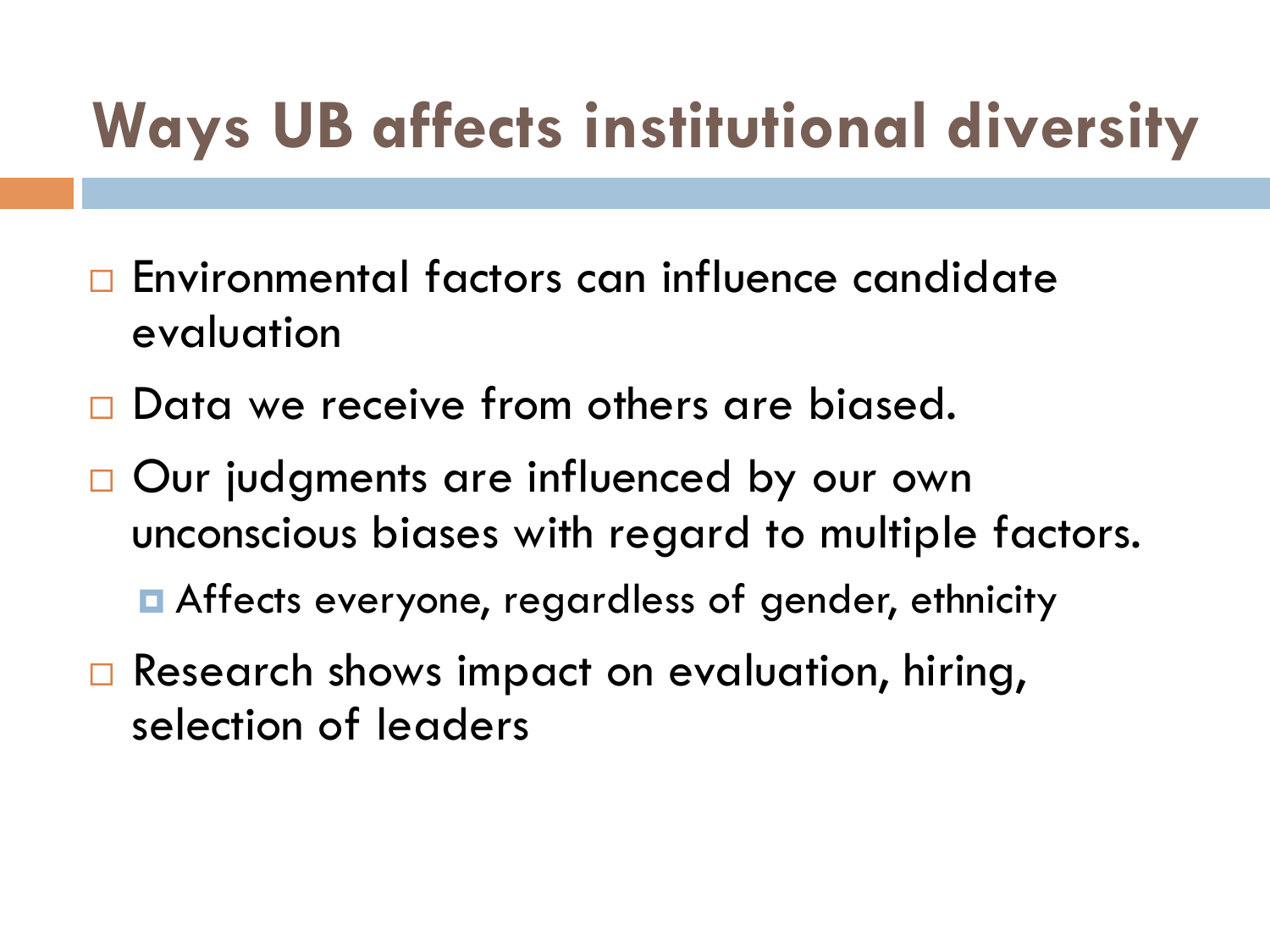## **1. Proportion in the candidate pool**

Proportion of women in candidate pool influences how female candidates are rated and whether they are recommended for hire.

 Table: Mean search committee rating on 10 point scale (10 is best) for women in relation to their representation in pool

|                      |                                       | $\mid$ 12.5% $\mid$ 25% $\mid$ 37.5% $\mid$ 50% $\mid$ 100% |       |       |       |
|----------------------|---------------------------------------|-------------------------------------------------------------|-------|-------|-------|
| n/N                  | $\left[1/8\right]$ $\left[2/8\right]$ |                                                             | [3/8] | [4/8] | [8/8] |
| Qualified            | 4.3                                   | 4.7                                                         | 6.8   | 7.1   | 6.5   |
| Recommended for Hire | $\vert$ 3.7                           | 3.6                                                         | 6.2   | 6.1   | 5.7   |

*Heilman, 1980*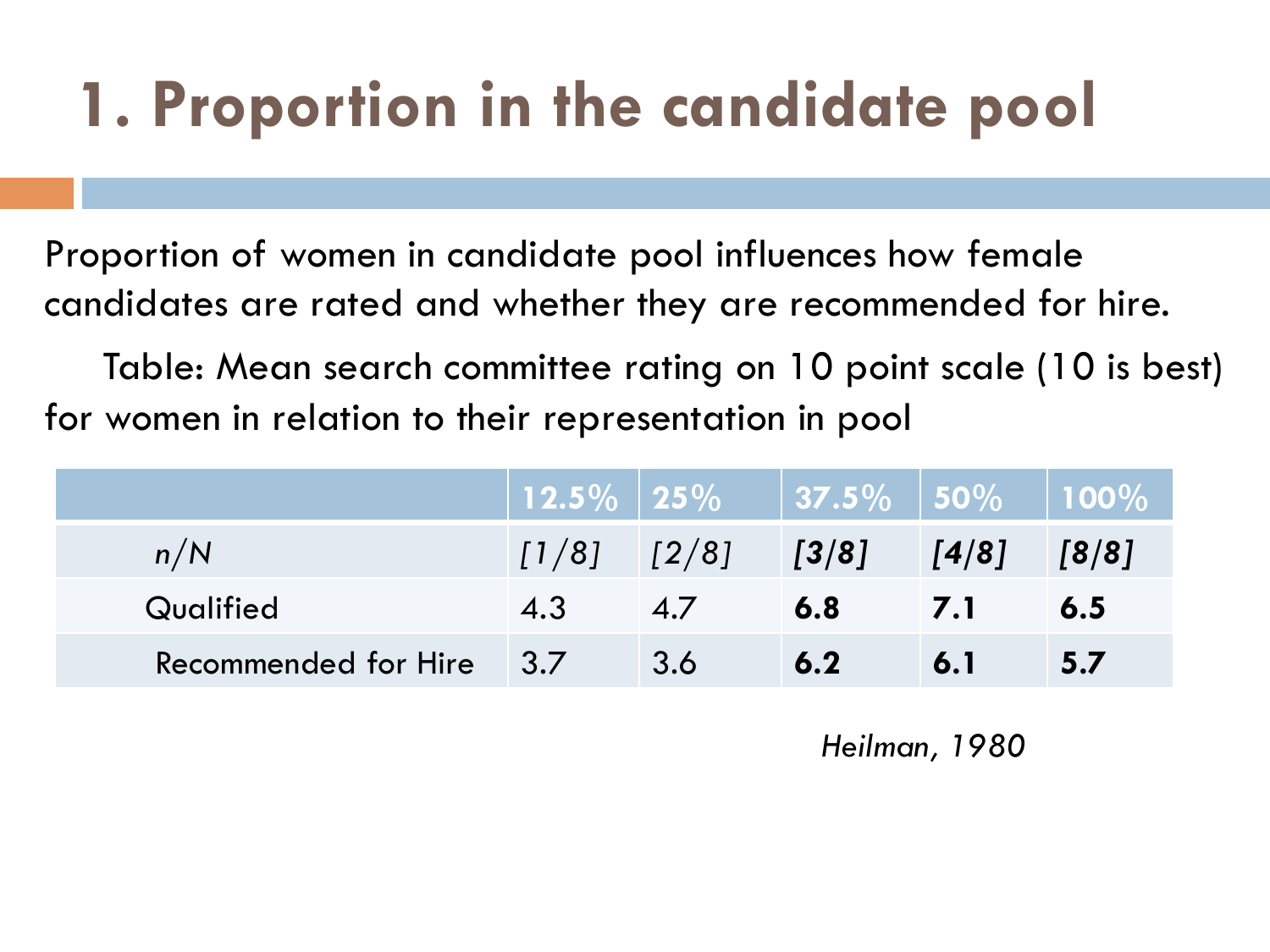#### **2. Letters of recommendation**

300 letters for faculty hired by major U.S. medical school reviewed Letters for female candidates:

- **□** Significantly shorter, less record focused
- ¤ Showed less professional respect (first name vs. "Dr" for men)
- **□** Contained doubt raisers (24% vs. 12%)
- $\Box$  Discussed how well they get along with others (16% vs. 4%)
- **□** Referred to personal life (6% vs. 1%)
- Letters for male candidates:
- $\blacksquare$  Referred to research (62% vs. 35%), publications (13%/3%)
- ¤ Contained more "standout adjectives" (2.0/letter vs. 1.5/letter)

*Trix and Psenka, 2003*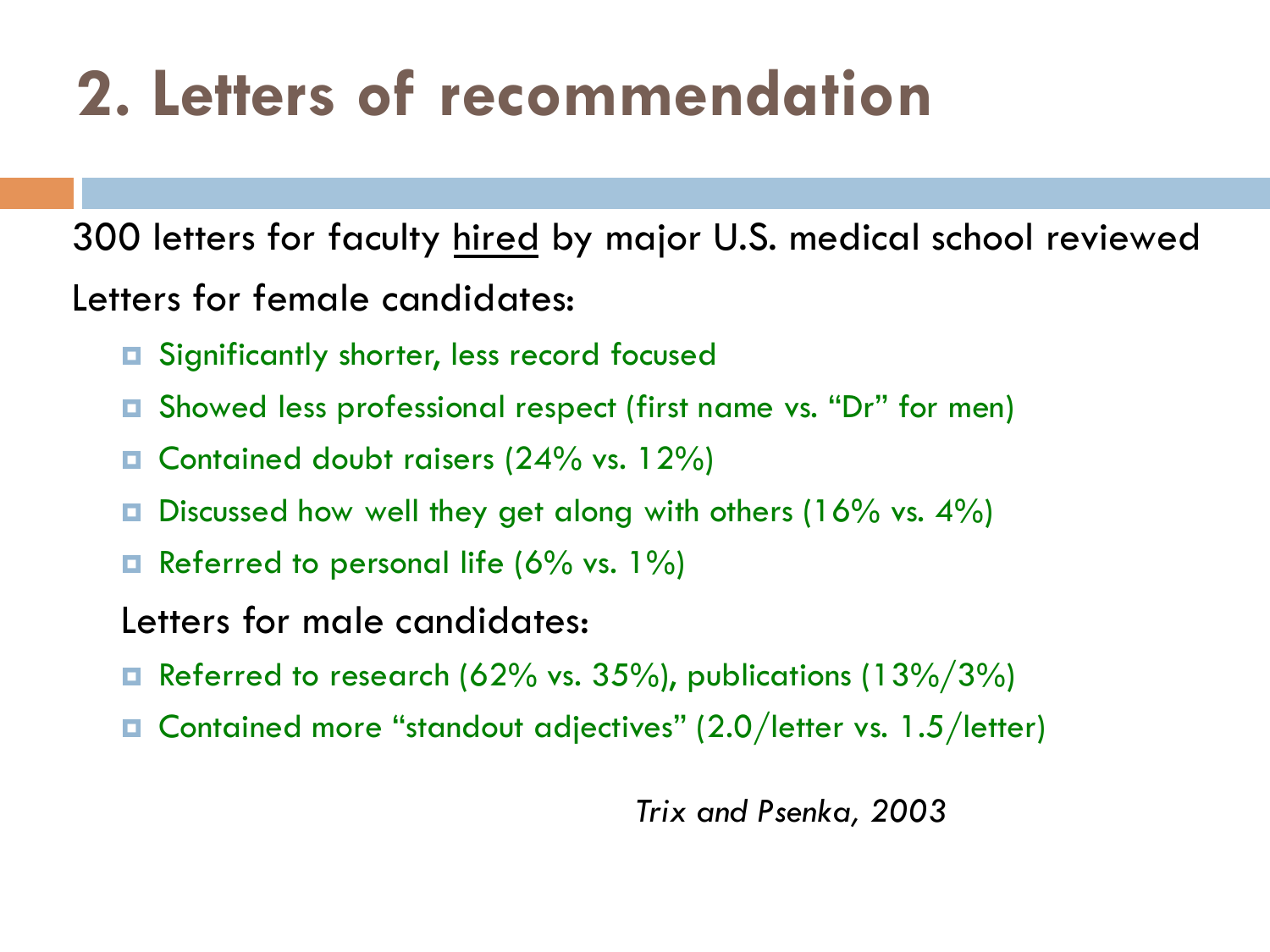### **3a. Evaluation of achievement**

- □ CV of psychologist sent to 238 psychologists randomly selected from the 1997 APA directory
- <sup>q</sup> Name on CV either "Brian Miller" or "Karen Miller"
- **a** "Brian" more likely to be hired at entry & tenure level; evaluated more positively on research, teaching & service

|               | ""Karen"<br>entry level | "Brian" | l   "Karen"  <br>entry level tenure level tenure level | "Brian" |
|---------------|-------------------------|---------|--------------------------------------------------------|---------|
| N considered  | 66                      | 66      | 53                                                     | 53      |
| $\%$ selected | 44%                     | 56%     | 77%                                                    | 87%     |

Gender of evaluator unrelated to evaluation of candidate

*Steinpreis et al, 1999*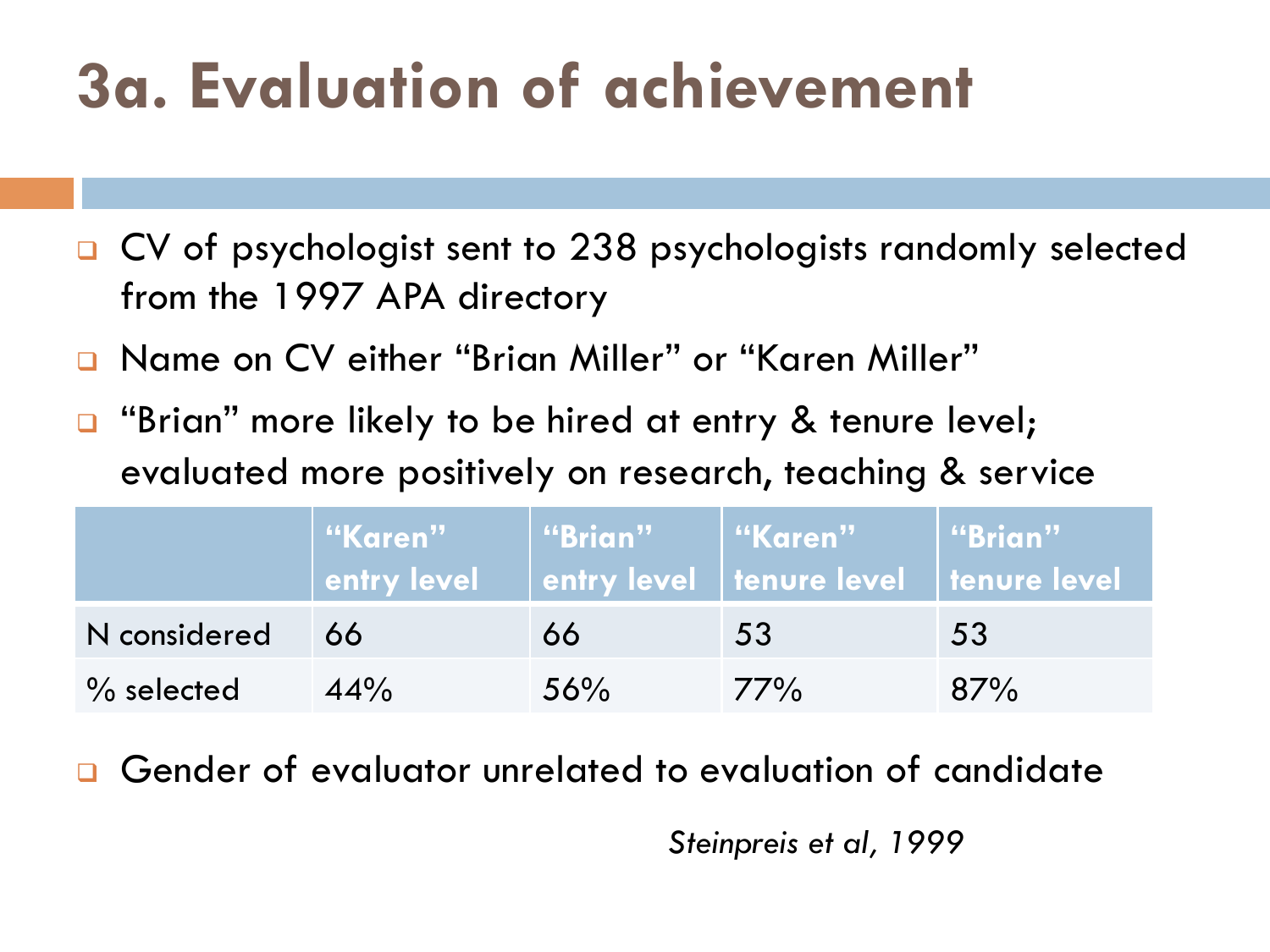## **3b. Hiring "Emily" or "Lakisha"**

Fictitious resumes (n=4890) sent in response to 1300 help wanted ads in Boston & Chicago for sales/clerical positions

- 2 high quality, 2 low quality resumes
- African American/White American-sounding names randomly assigned
- □ Callback rate: "White" names "African American" names **9.7% 6.5%**
- $\Box$  50% difference solely attributable to name manipulation
- White sounding name  $= 8$  years of experience on resume

*Bertrand and Mullainathan, 2004*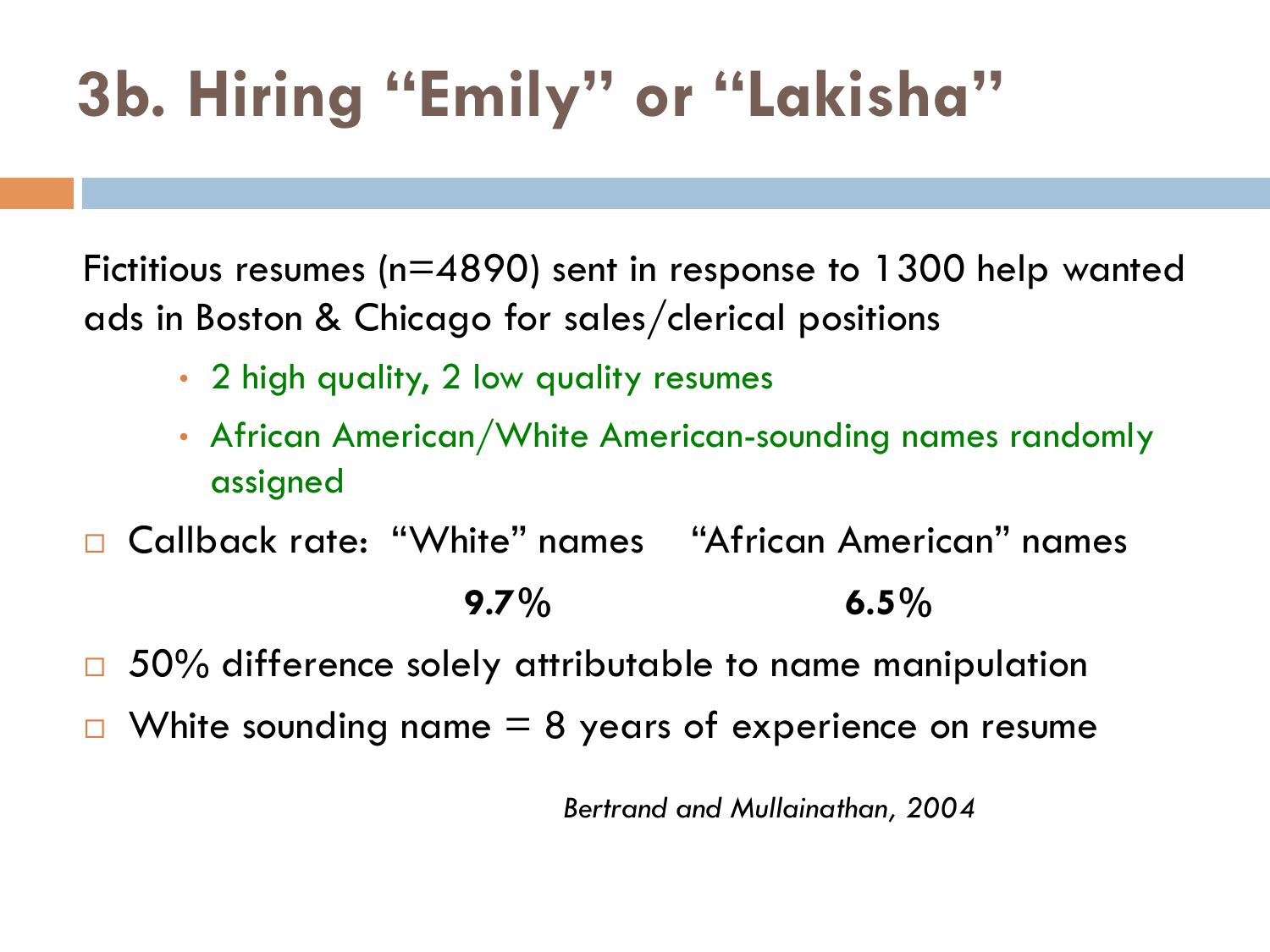### **4. The "Mommy Tax"**

- □ Parenthood looks different on women and men
- $\Box$  192 undergrads evaluated applications, equally qualified, same gender, parents/not parents<sup>1</sup>
	- § Mothers 42% less likely to be hired
- $\Box$  Fictitious candidates evaluated on perceived warmth/ competence 2
	- § Mothers gain warmth but lose competence
	- § Fathers gain warmth, maintain competence
	- § Competence ratings predict interest in hiring

1 *Correll et al, 2007;* 2*Cuddy et al, 2004*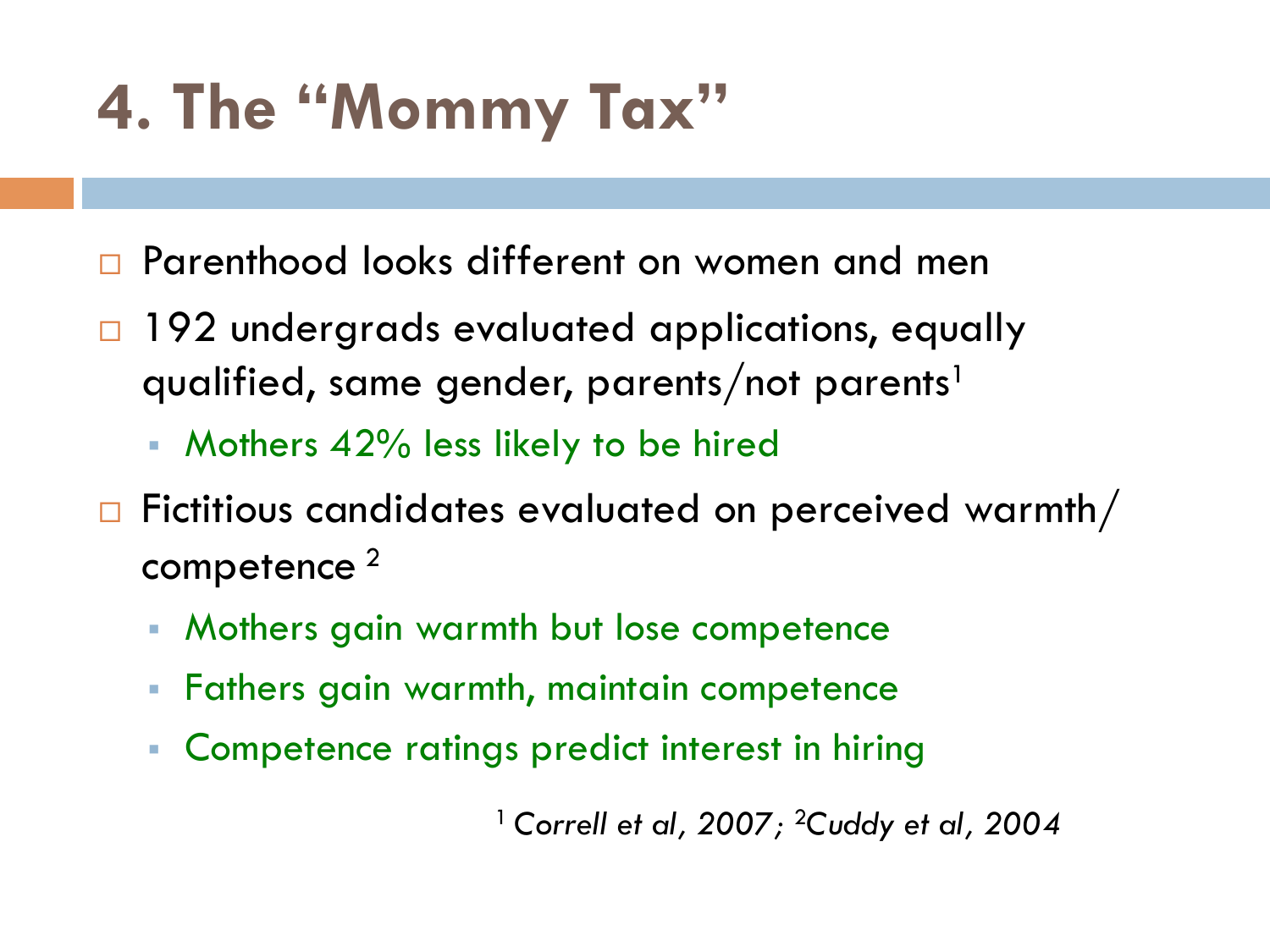## **Leadership and height**



#### Percent >6 feet tall:

- $\Box$  US men: 15%
- $\Box$  Fortune 500 CEOs: 58%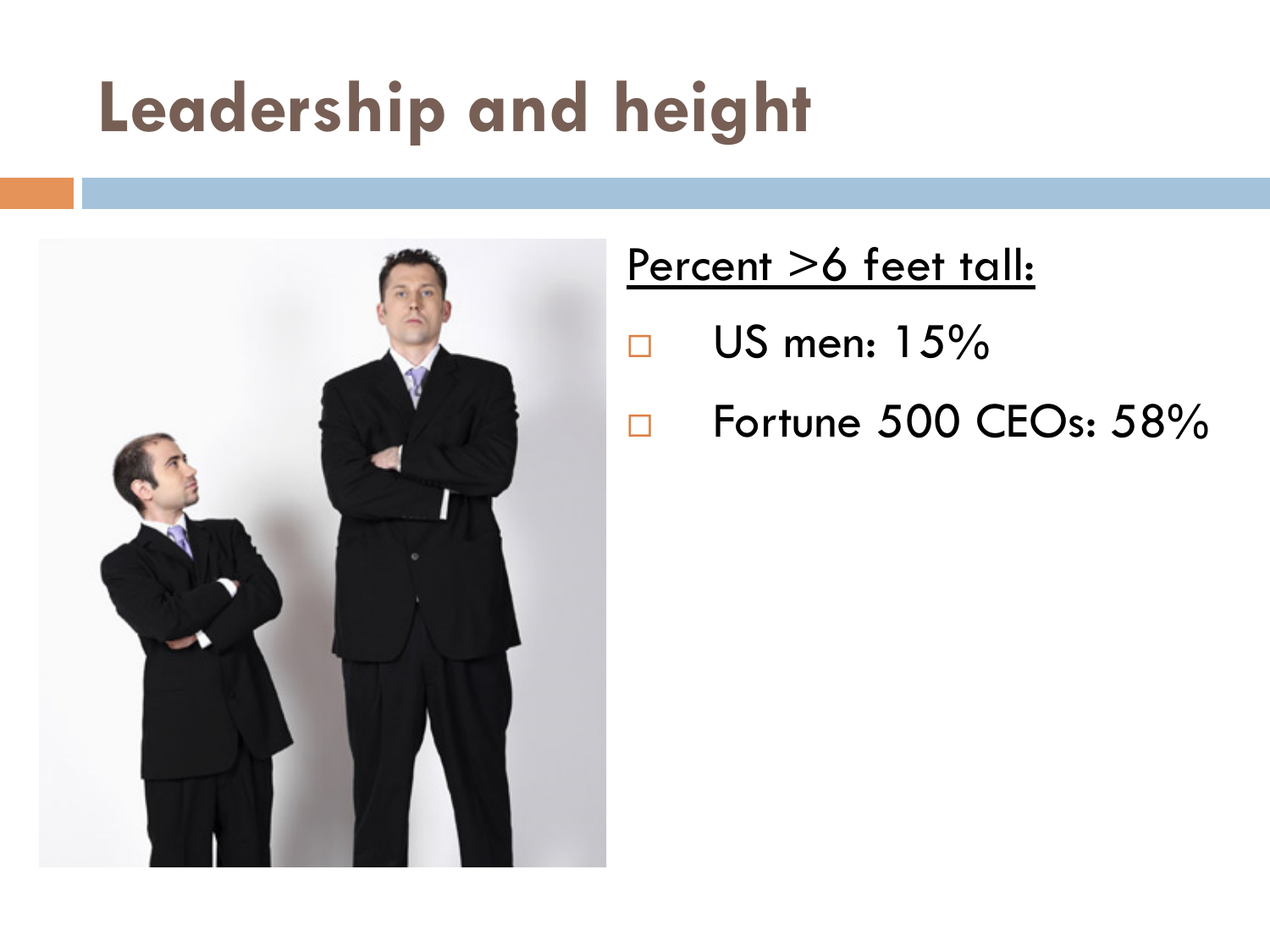#### **Stereotypes about men and women**

- Ø Men are *agentic:* Decisive, competitive, ambitious, independent, willing to take risks
- Ø Women are *communal*: nurturing, gentle, supportive, sympathetic, dependent
- $\triangleright$  Stereotypes lead to:
	- Ø *Assumptions* of appropriate occupations and positions
	- Ø *Social penalties* for violating prescriptive gender norms

Works of multiple authors over 30 years: e.g. Eagly, Heilman, Bem, Broverman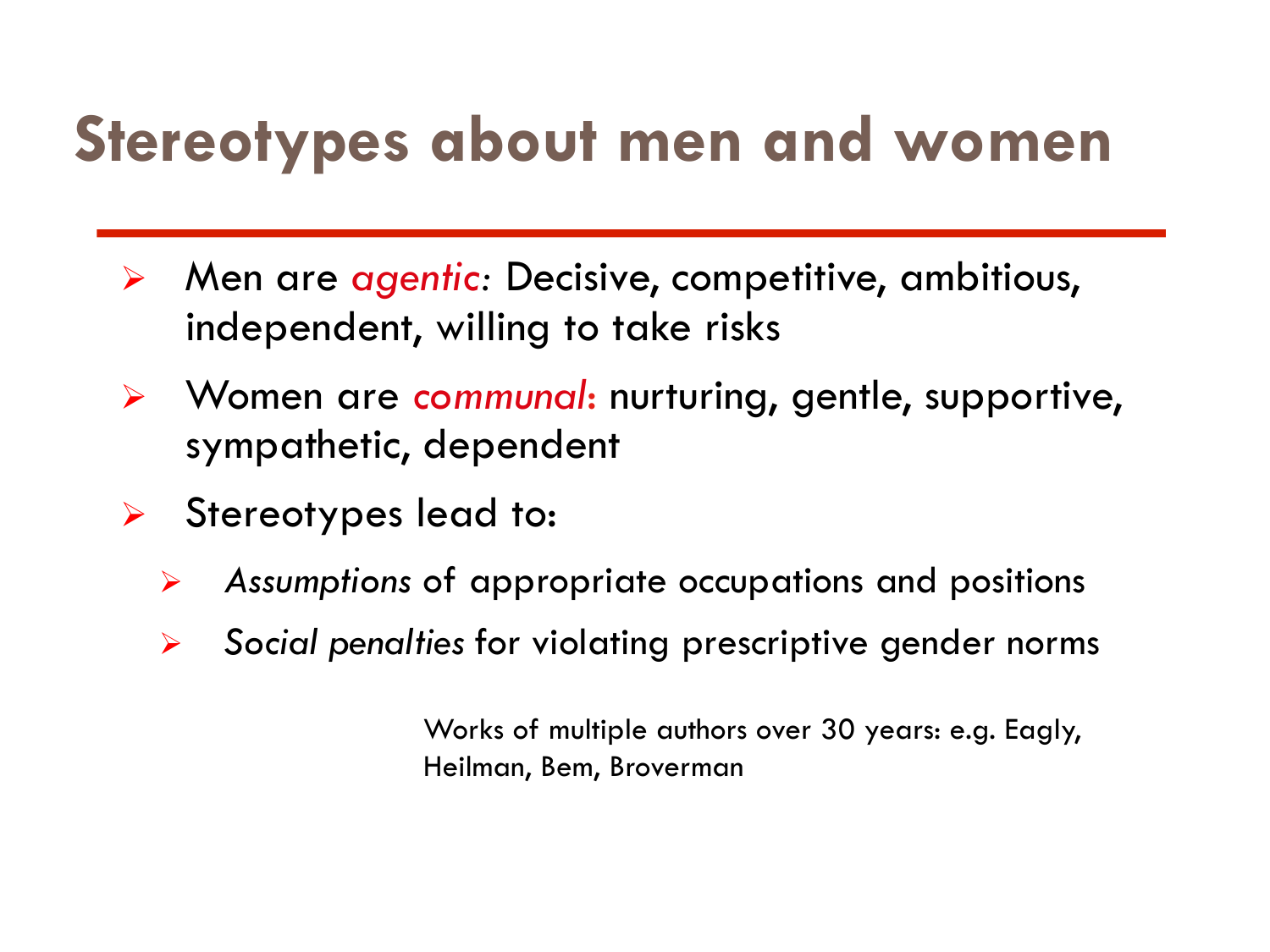#### **Implications: Perceptions of leadership**



*"Think-manager-think-male phenomenon" Schein VE, J Social Issues. 2001;57(4):675-688.*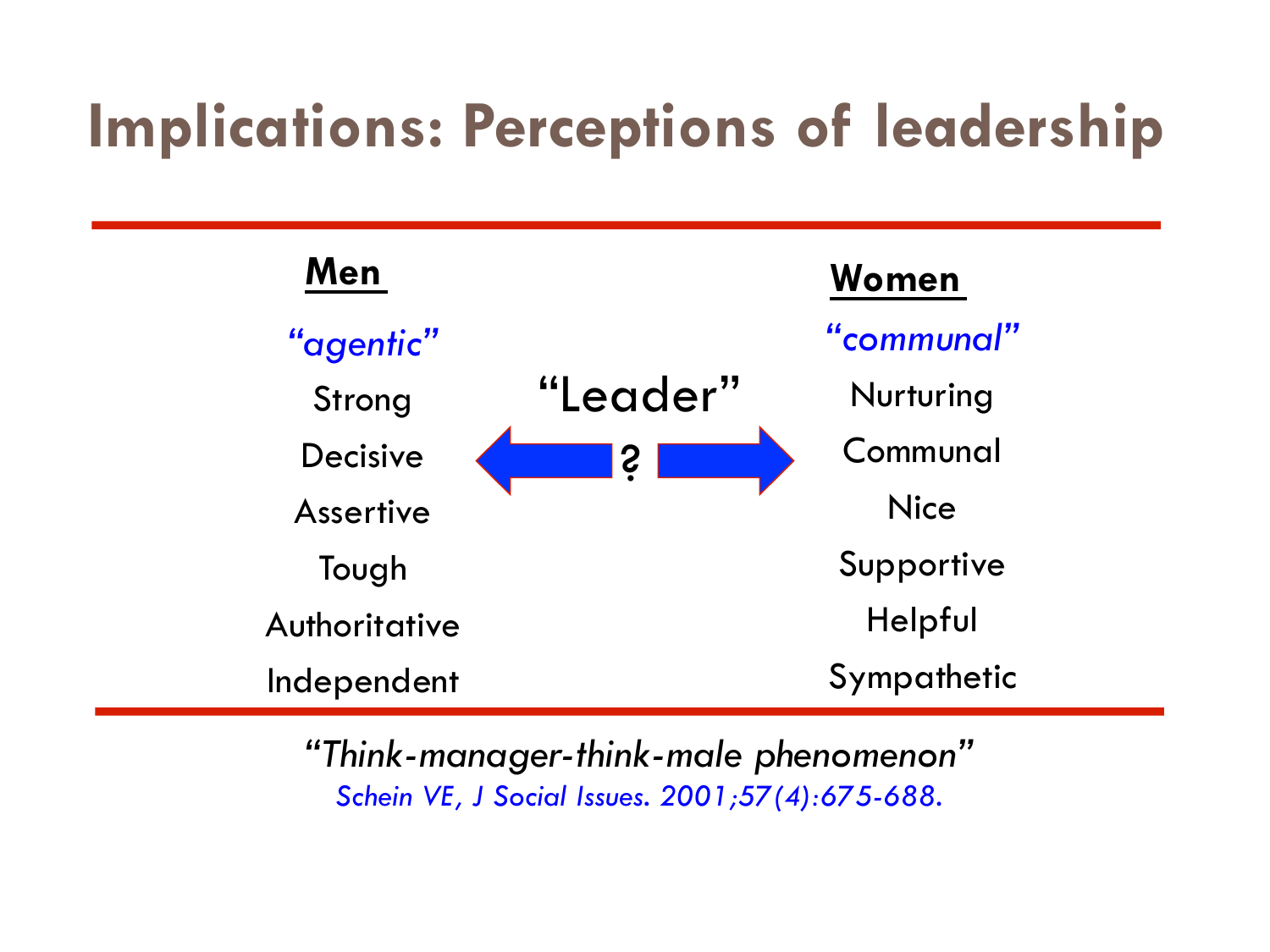## **5. The Leadership Paradox: Aspirations ≠ opportunities**

- $\Box$  198 medical school faculty surveyed about goals, attitudes, & experiences
- $\Box$  No gender differences in:
	- **□** Aspirations to be a leader
	- ¤ Self-assessment of leadership qualities
	- ¤ Willingness to take on time consuming tasks
- $\Box$  However, women significantly less likely to:
	- ¤ Be asked to serve as committee chair, section head or department head
	- **□** Be involved in decisions over promotion or space allocation
	- ¤ Feel they have influence in the department

*Wright et al, Academic Med 2003*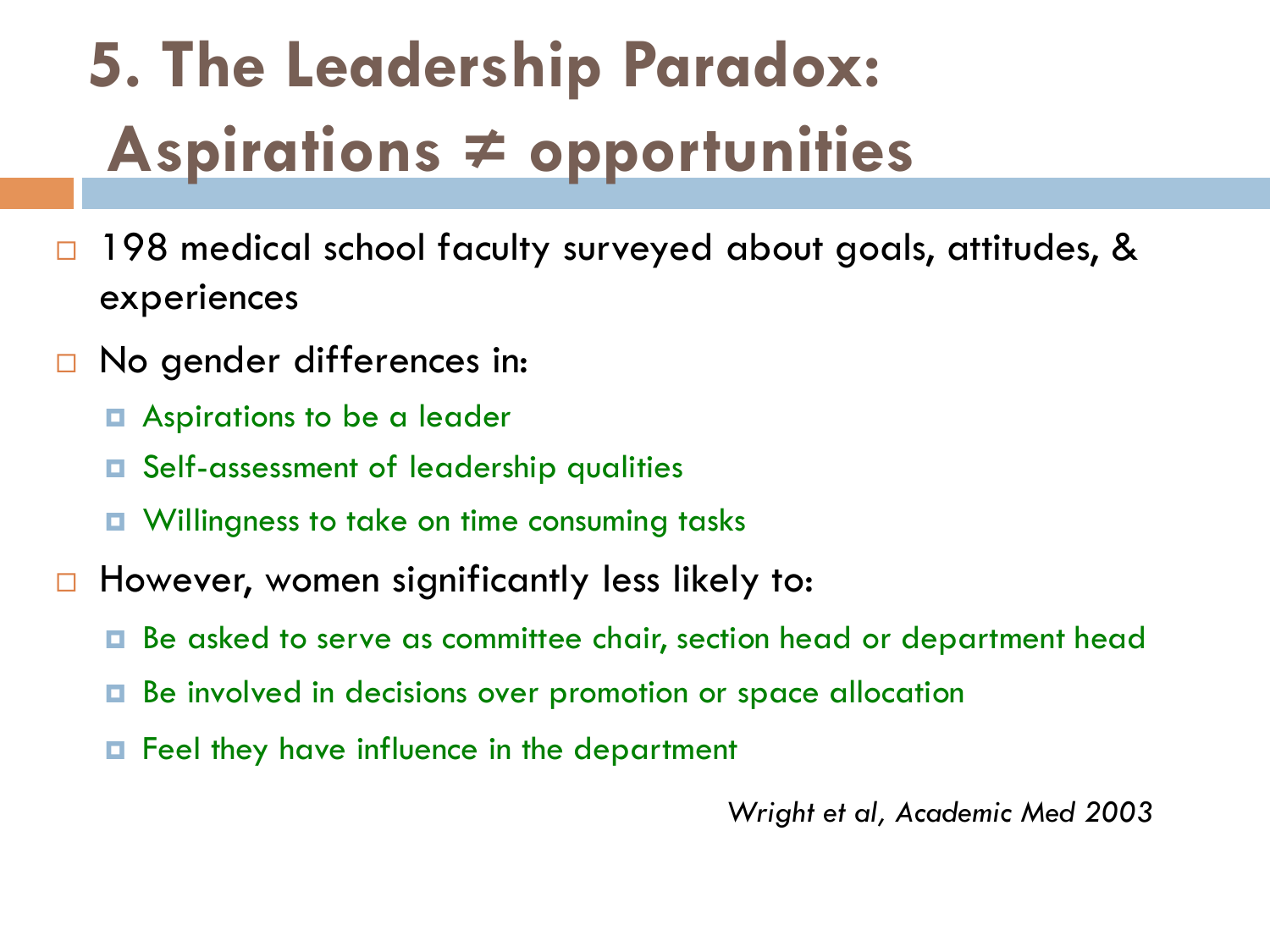# **Summary: Unconscious bias**

Occurs in the context of:

- 1. Low representation of minorities in candidate pool
- 2. Subtle differences in references that favor men
- 3. Committee members' UB devalue accomplishments of women, minorities
- 4. Parenting: positive for men, negative for women
- 5. Leadership opportunities reduced for women

*Unconscious bias influences evaluation in multiple ways*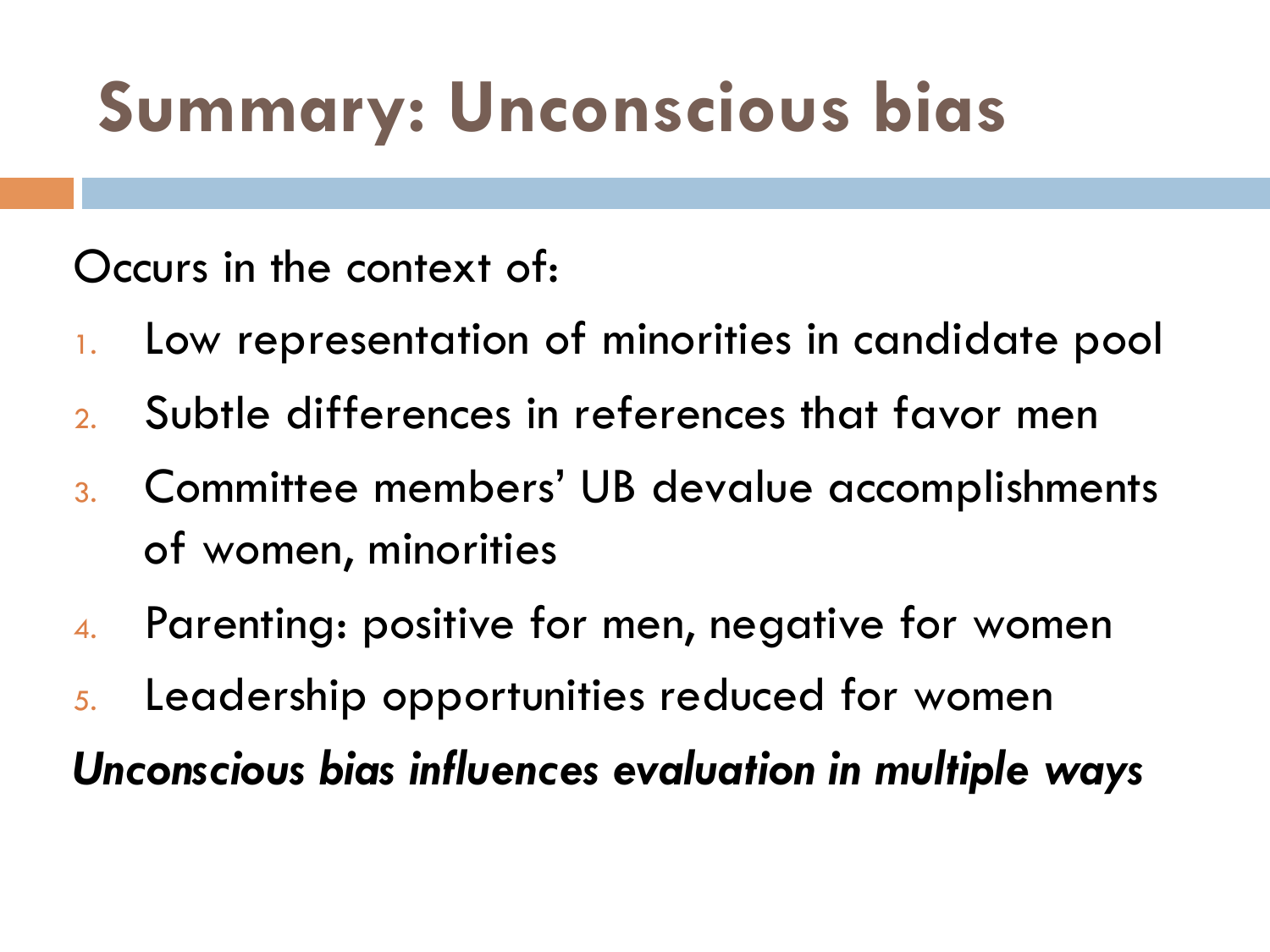# **Reduce Bias: Individual level**

- $\Box$  Acknowledge that you have biases.
- □ Some strategies to reduce your own biases:
	- **□** Take perspective of members of a different group *(Galinsky & Moskowitz, 2000)*
	- **□** Visualize positive images that counter negative gender schemas *(Blair et al, 2001)*
- ¨ Know the relevant research (*Moskowitz et al, 1999*)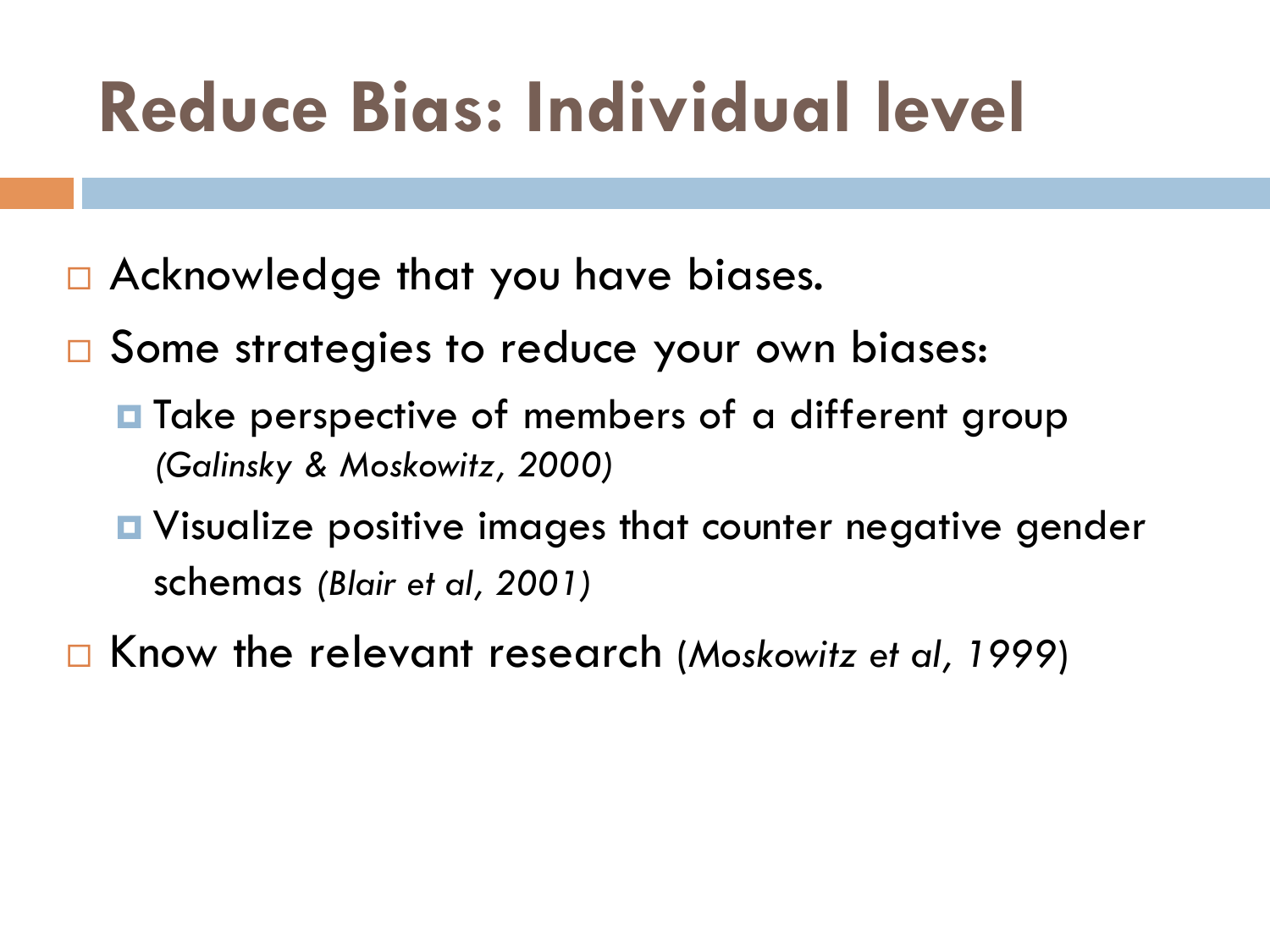# **Reduce Bias: Institutional level**

- $\square$  Commit to specific credentials & review candidates on these credentials before making judgments.
- □ Expect diverse applicant pool
- □ Use structured interviews, standardized process
- $\Box$  Allow raters sufficient time to review applicants
- □ Don't ask about parenthood
- $\Box$  Create accountability for decision makers

 *Isaac et al. Acad Med 84: 1440-6, 2009*